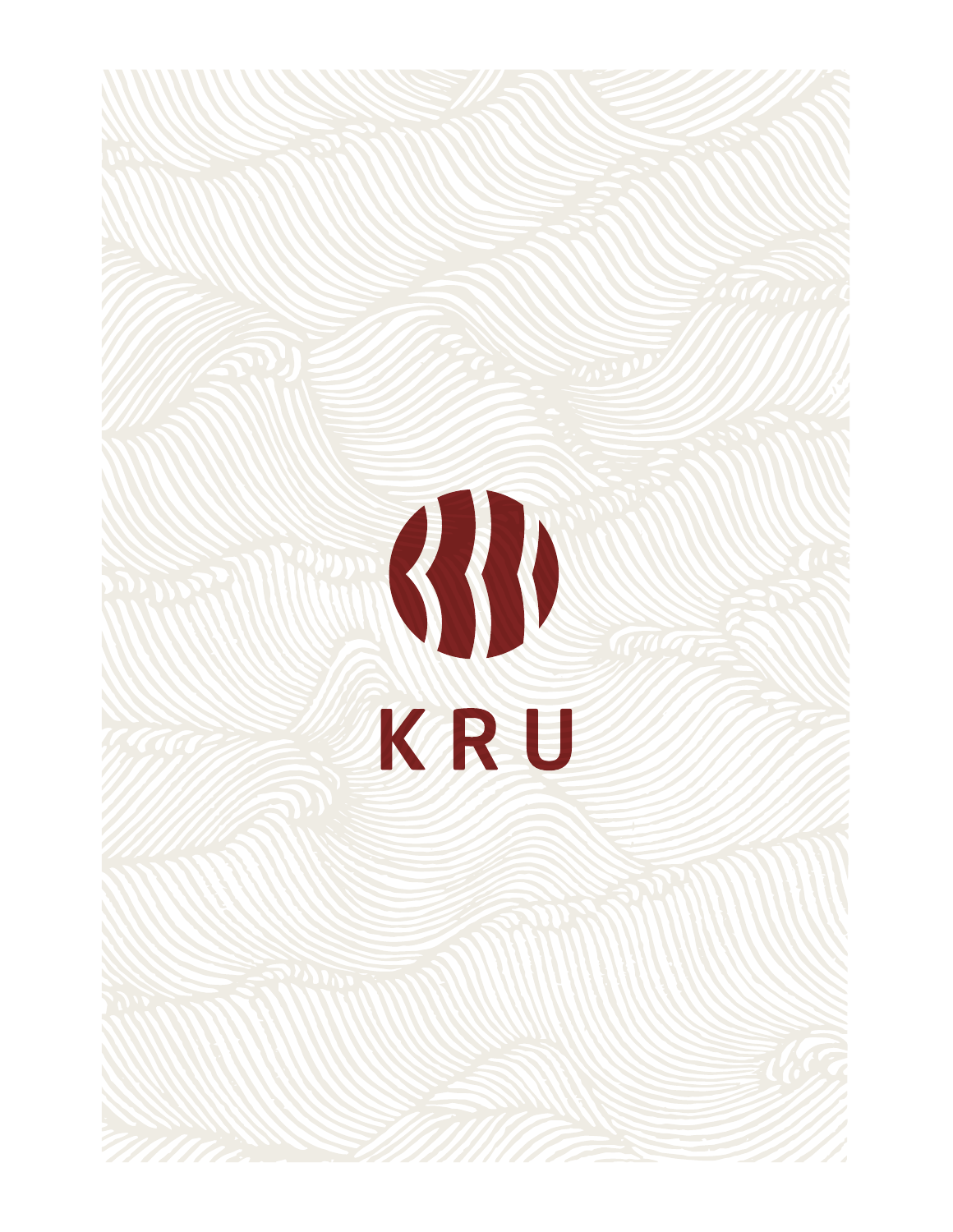#### HOUSE COCKTAILS

OPEN SESAME 14 Junipero Gin, Cucumber-Yuzu Shrub, Dolin Dry Vermouth, Lemon, Sesame

KAT DADDY 13 Kikori Rice Whisky, Amontillado Sherry, Angostura Bitters, Lemon, Orgeat, Mint

KYOSHI WARRIOR 14 Tito's Vodka, Aperol, Passionfruit, Vanilla, Shiso, Li Hing Mui, Lime

KRU OLD-FASHIONED 15 Suntory Toki Whisky, Ginger, Chocolate Bitters

TOKYO TEA 13 Haku Vodka, Lillet, Matcha, Orgeat, Lime, Lavender, Fizzy Water

NGO-ESPRESSO MARTINI 15 Haku Vodka, Mr.Black Liquor, Camellia Coffee Cold Brew, Coconut, Sesame, Nutmeg

NGO-GRONI 14 Roku Gin, Coconut, Campari, Ume, Sweet Vermouth

NGO-JITO 14 Uruapan Charanda, Sake, Lime, Mint, Celery, Fizzy Water

MISO TIPSY 13 Tequila, Combier Liqueur d'Orange, Miso, Agave, Lime, Sea Salt Foam

KRU MARTINI 16 Ki No Bi Green Tea Gin, Dry Vermouth, Yuzu Bitters

#### WHISKEY FLIGHTS

NIKKA FLIGHT 30 Nikka Coffey Malt | Nikka Coffey Grain | Nikka From The Barrel

SUNTORY FLIGHT 35 Hibiki Harmony | Hakushu 12 Year | Yamazaki 12 Year

#### KRU SINGLE BARREL FLIGHT\* 25

Eagle Rare | Makers Mark Shokunin Edition | Few Rye

**\***BOTTLES AVAILABLE FOR PURCHASE

| ON DRAFT                                        | 10 <sub>07</sub> | 3207 |
|-------------------------------------------------|------------------|------|
| Nitty's 'Pineapple Jalapeno' Cider              | 5                | 15   |
| Big Stump 'Tiki Punch' Sour                     |                  | 21   |
| Berryessa 'Free Kittens' Rice Lager             | 5                | 15   |
| Urban Roots 'EZPZ Dry Hopped' Pilsner           | 5                | 15   |
| Berryessa 'Mini-Seperation Anxiety' Session IPA | 5                | 15   |
| Altamont 'Maui-Waui' West Coast IPA             | 5                | 15   |

#### BOTTLED | CANNED BEER

Hitachino Nest White Ale 11.2oz 9 Orion Rice Lager 12oz 6 Urban Roots Like Riding a Bike West Coast IPA 16oz 8 SAKELOMA 11 Sake, Squirt, Lime, Sea Salt Foam

GUNMA\* 16 Kru Maker's Shokunin Edition, Sake Vermouth, Cynar, Umami Bitters, Cedar Smoke

SPIRITED AWAY\* 22 Kru Kaiyo Single Barrel Whisky, Cherry, Cinnamon, Angostura Bitters, Palo Santo

#### **\***BOTTLES AVAILABLE FOR PURCHASE

#### **HIGHBALLS**

HIGHBALL 10 Suntory Toki Whisky, Fizzy Water

SLOEBALL 10 Sloe Gin, Suntory Toki Whisky, Elderflower, Fizzy Water

SOFTBALL 10 Haku Vodka, Lychee, Rosemary, Yuzu Bitters, Fizzy Water

CURVEBALL 10 Roku Gin, Chareau Aloe Liqueur, Celery, Pineapple, Fizzy Water

LOWBALL 10 Umeshu, Roku Gin, Pomegranate, Peychauds Bitters, Fizzy Water

HIGHFIVE 5 Teeny Tiny Toki Soda

#### SANS SPIRIT

Suntory All-Free 5 Coca-Cola 5 Squirt Grapefruit Soda 5 Iced Black Tea 4 Passionfruit Vanilla Lemonade 6 Zen Garden 8 Cucumber, Yuzu, Seedlip Garden, Lemon, Tonic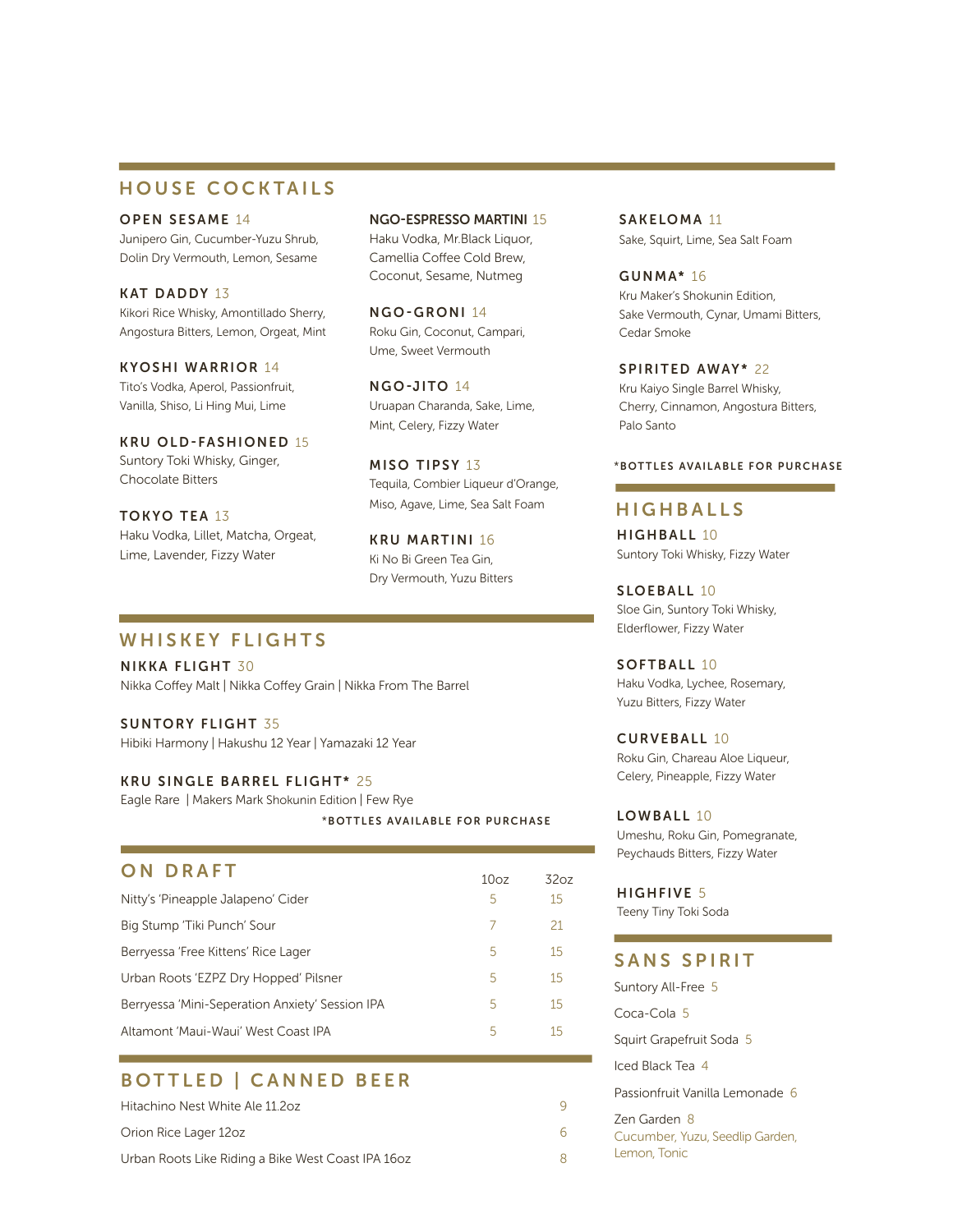| <b>SAKE CARAFE</b>                                                                   | 60z | 9 oz |
|--------------------------------------------------------------------------------------|-----|------|
| Momokawa Organic Junmai Ginjo<br><b>Bright Tropical Flowers, Soft Texture</b>        | 12  | 18   |
| Tsuchida Initial M Kimoto Junmai<br>Pineapple, Yogurt, Made in Raw Traditional Style | 20  | 28   |
| Yuki No Bosha Cabin In The Snow Junmai Ginjo<br>Honeydew Melon, Green Apple, Mint    | 18  | 27   |
| Kanbara 'Bride of the Fox' Junmai Ginjo<br>Chocolate, Nuts, Toffee, Umami            | 18  | 27   |
| Kubota Junmai Daiginjo<br>Clean, Round and Velvety, Honeysuckle, Pear, Fuji Apple    | 20  | 28   |

#### SAKE FLIGHTS

#### PREMIUM 30

Yuki No Bosha Junmai Ginjo | Kubota Junmai Daiginjo | Kanbara Junmai Ginjo

#### SOMM SELECT 40

Tamura Yamasake 4 | Takachiyo Chapter 1 | Kinmon Akita Assemblage

| <b>WINE BY THE GLASS</b> |                                                           | Glass | <b>Bottle</b> |
|--------------------------|-----------------------------------------------------------|-------|---------------|
| Sparkling Albarino       | Carboniste   Gomes Vineyard   Sacramento Delta 2020       | 18    | 72            |
| Champagne                | Henriot   Brut Souverain   Reims France NV                | 25    | 100           |
| Sparkling Rosé           | Charles Bove   Loire Valley France NV                     | 14    | 56            |
| Rosé of Pinot Noir       | Tessier   "Femme Fatale Rose"   Santa Cruz Mountains 2021 | 16    | 64            |
| Jacquere                 | A & M Quenard   Vin de Savoie   Chignin France 2020       | 13    | 52            |
| Sauvignon Blanc          | Von Winning   Pfalz Germany 2020                          | 13    | 52            |
| Riesling                 | Willems-Willems   Feinherb   Saar Germany 2020            | 14    | 56            |
| Chardonnay               | Iconic   "Heroine"   Santa Lucia Highlands 2019           | 16    | 64            |
| Rousanne/Chardonnay      | Stolpman Vineyards   "Uni"   Ballard Canyon 2020          | 17    | 68            |
| Pinot Noir               | Joseph Swan Vineyards   Russian River Valley 2017         | 21    | 84            |
| <b>Red Blend</b>         | Skinner   "Native Red"   El Dorado 2019                   | 11    | 44            |
| Nebbiolo                 | Cantine Elevio Tintero   Barbaresco Piedmont Italy 2018   | 17    | 68            |
| Carignan                 | Railsback Freres   Santa Ynez Valley 2020                 | 15    | 60            |
| Cabernet Sauvignon       | Cultivar   North Coast 2019                               | 16    | 64            |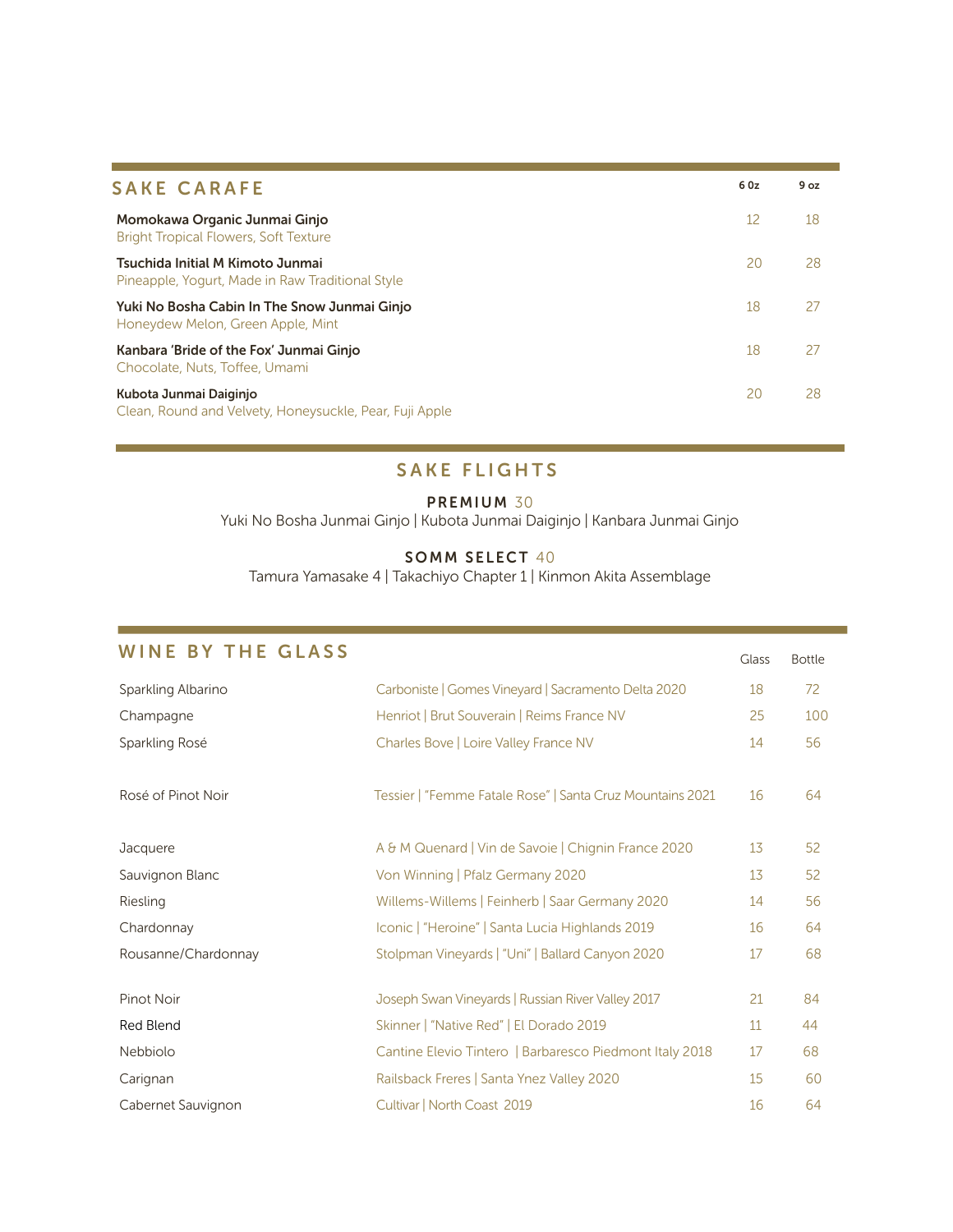## WINE

#### SPARKLING Bottle

|                           |                                                                    | DUCCO |
|---------------------------|--------------------------------------------------------------------|-------|
| <b>Sparkling Albarino</b> | Carboniste   Gomes Vineyard   Sacramento Delta 2020                | 72    |
| Pet Nat Rosé              | Field Recordings   Cabernet Franc   Paso Robles 2020               | 60    |
| <b>Sparkling Rosé</b>     | Charles Bove   Loire Valley France NV                              | 56    |
| <b>Sparkling Riesling</b> | Odonata   Tondra Grapefield   Santa Lucia Highlands 2017           | 92    |
| Champagne                 | Henriot   Brut Souverain   Reims France NV                         | 100   |
| Champagne                 | Noel Bazin   L'unanime Blanc de Blancs   Villers-Marmery France NV | 112   |
| Champagne                 | Pierre Gimonnet & Fils   Blanc de Blancs   Cuis 1er Cru France NV  | 125   |
| Champagne                 | Guy Mea   'La Tradition' Brut   Premier Cru France NV              | 165   |

#### WHITE Bottle

Arneis **Angelo Negro | Unfiltered | Piedmont Italy 2020** 50 Aligote **Aligote** Aline Beaune | Burgundy France 2018 **60** and the Sea Aligote Control of the Sea Aligote Control of the Sea Aligote Control of the Sea Aligote Control of the Sea Aligote Control of the Sea Aligote Control **Vermentinu** Sant Armettu | Rosumarinu Sartene Corsica France 2019 80 **Bosco/Vermentino Bisson** | "Marea" | Cinque Terre Italy 2019 **78** Albarino **Keep | Lost Slough Vineyard | Sacramento Delta 2015** 60 **Furmint** 60 **Furmint Barta | Mad Tokaj Hungary 2015** 72 **Pinot Grigio** 52 Gruner Veltliner **Barbara Ohlzelt | "Zobinger" | Kamptal Austria 2020** 60 **Sauvignon Blanc** Stolpman Vineyards | Ballard Canyon 2020 52 Sauvignon Blanc **Patient Cottat | "Anciennes Vignes" | Sancerre France 2020** 74 Sauvignon Blanc **Example 2020** Hippolyte Reverdy | Sancerre France 2020 Semillion/Sauvignon Blanc Bailarín Cellars | Indian Springs Vineyard | Sonoma 2019 70 White Pinot Noir **Amity Vineyards | Willamette Valley Oregon 2018** 52 Riesling **Example 2018** Dautel | Wurttemberg Germany 2019 **56** Riesling **Riesling Peter Lauer | Unterstenberg | Saar Germany 2018** 105 Riesling Seehof | Morstein | Westhofener Trocken | Rheinhessen Germany 2016 90 Riesling Schloss Gobelsburg | Zöbing Kamptal | Osterreich Austria 2016 75 Riesling Mission Mittman | Westhofener Trocken | Rheinhessen Germany 2018 83 Riesling Matter Joh. Jos. Prüm | Wehlener Sonnenuhr Spätlese | Mosel Germany 2017 111 Chardonnay **Chardonnay Jean-Marc Pillot** | "Les Bassets" | Montagny Burgundy France 2018 94 Chardonnay **Chardonnay Presqu'ile | Santa Barbara County 2020** 60 **Chardonnay Iconic** | "Heroine" | Santa Lucia Highlands 2019 **64 Chardonnay Chardonnay** Mork Vineyard | "Jacklyn's" | Dry Creek Sonoma 2019 115 Rousanne/Chardonnay **Stolpman Vineyards | "Uni" Unfiltered | Ballard Canyon 2020** 68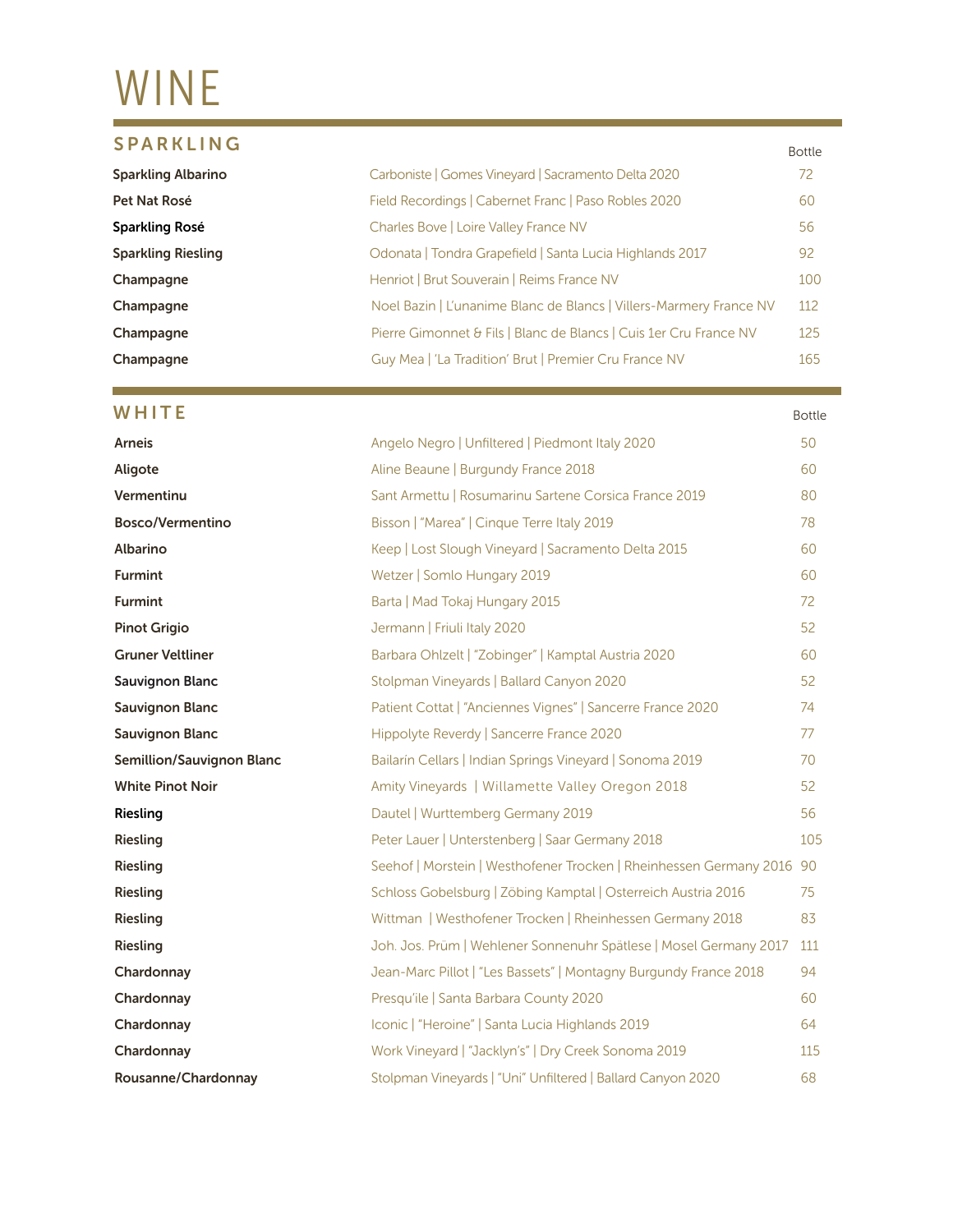## WINE

| ORANGE (SKIN CONTACT)      |                                                                       | <b>Bottle</b> |
|----------------------------|-----------------------------------------------------------------------|---------------|
| <b>Pinot Gris (Ramato)</b> | Augur Wine Co.   "Foreshadow"   San Benito 2019                       | 70            |
| Gewurtraminer              | Union Sacre   "l'Orangerie"   Arroyo Seco 2020                        | 50            |
| <b>Pinot Gris</b>          | Union Sacre   "I'lnconnue"   Edna Valley 2020                         | 55            |
| <b>ROSE</b>                |                                                                       | <b>Bottle</b> |
| Rosé of Aleatico           | Fattoria Villa Ligi   "Fiori"   Pergola Italy 2020                    | 50            |
| Rosé of Grenache           | Cruess   Dry Creek Valley 2019                                        | 52            |
| Rosé of Pinot Noir         | Tessier   "Femme Fatale Rose"   Santa Cruz Mountains 2021             | 64            |
| <b>RED</b>                 |                                                                       | <b>Bottle</b> |
| Ciliegolo                  | Bisson   Portofino Italy 2017                                         | 48            |
| Gamay                      | M&C Lapierre   "N"   Morgon Beaujolais France 2020                    | 120           |
| <b>Pinot Noir</b>          | Lichen Estate   "Moonglow"   Anderson Valley 2019                     | 56            |
| <b>Pinot Noir</b>          | Joseph Swan Vineyards   Russian River Valley 2017                     | 84            |
| <b>Pinot Noir</b>          | Arnaud Mortet   "Ma Cuvee"  Gevrey-Chambertin France 2019             | 245           |
| <b>Cabernet Franc</b>      | Terrassen   Finger Lakes New York 2018                                | 70            |
| Sangiovese                 | Colle Adimari   "Liber"   Tuscany Italy 2020                          | 64            |
| Jura Blend                 | Domaine Rolet   'Rouge Tradition'   Arbois Jura France 2018           | 67            |
| Mencia Blend               | Silice Viticultores   Ribeira Sacra Spain 2016                        | 55            |
| Mencia                     | Joaquin Rebodello   Valdeorras Spain 2018                             | 44            |
| <b>Field Blend</b>         | Keep Wines   Vanderkous Vineyard   Contra Costa 2018                  | 60            |
| <b>Rhone Blend</b>         | Clos Bellane   Cotes du Rhone Villages Valreas France 2018            | 60            |
| <b>Rhone Blend</b>         | Maxime-Francois Laurent   "il fait soif"   Cotes du Rhone France 2019 | 67            |
| <b>Nebbiolo</b>            | Cantine Elevio Tintero   Barbaresco Piedmont Italy 2018               | 68            |
| <b>Nebbiolo</b>            | Haarmeyer Wine Cellars   Clarksburg 2020                              | 75            |
| <b>Nebbiolo</b>            | Giulia Negri   "La Tartufaia"   Barolo Piedmont Italy 2017            | 150           |
| <b>Nebbiolo</b>            | Enrico Pira   Via Nuova   Barolo Piedmont Italy 2015                  | 275           |
| Carignan                   | Railsback Freres   Santa Ynez Valley 2020                             | 60            |
| Chateauneuf-du-Pape        | Domaine du Vieux Telegraphe   "Telegramme"   France 2020              | 115           |
| Mourvedre                  | Domaine Tempier   Bandol Provence France 2018                         | 150           |
| <b>Terrano</b>             | Zidarich   "Teran"   Venezia Giulia Italy 2016                        | 82            |
| <b>Cabernet Sauvignon</b>  | Cultivar   North Coast 2019                                           | 64            |
| Merlot                     | Pride Mountain Vineyards   Spring Mountain 2018                       | 112           |
|                            |                                                                       |               |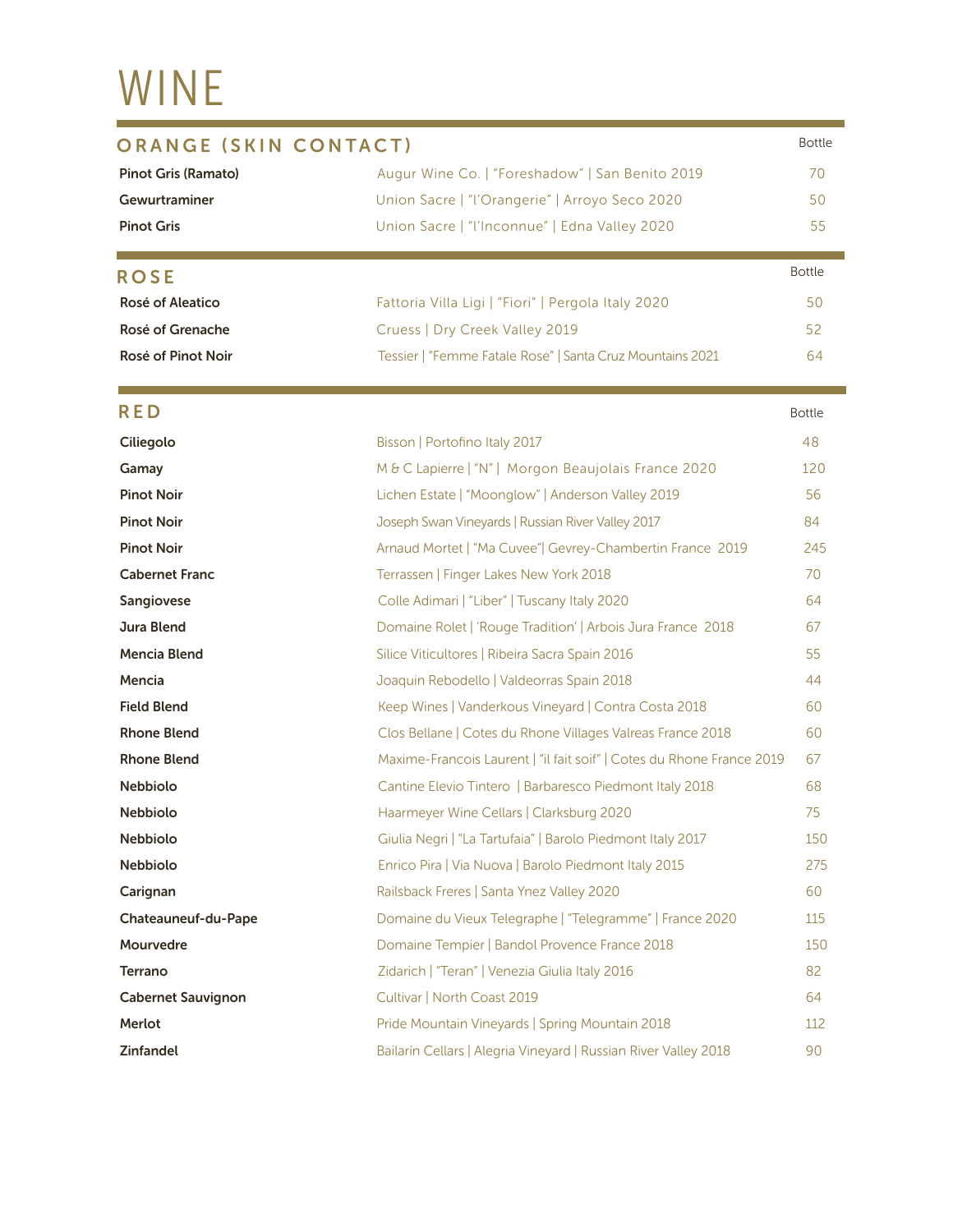## SAKE

## CLEAN | BRIGHT

| Sanran Ginjo<br>Aromas of Steamed Rice, White Flowers & Honeyed Banana with a Viscous Texture                                  | 300ml | 44 |
|--------------------------------------------------------------------------------------------------------------------------------|-------|----|
| Awashizuku Sparkling Sake<br>Dry with a Lively Effervescence and notes of Ripe Banana                                          | 300ml | 30 |
| Den Blanc Junmai<br>Made Using White Koji, Zesty Sake with Subtle Rice Sweetness                                               | 500ml | 55 |
| Den Batch #15 Junmai<br>Made Using Rue & Forsman Ranch Rice                                                                    | 500ml | 55 |
| Tamura Yamasake 4<br>Crisp & Dry, Fresh and Notes of White Blossom                                                             | 720ml | 80 |
| Mineno Hakubai 'King of Modern Light' Junmai Ginjo<br>Aromas of Jasmine & Meyer Lemon with Layers of Nectarine, Citrus & Spice | 720ml | 95 |

and the state of the state of

## DRY | BOLD

| Gunma Izumi Yamahai Honjozo<br>Crimini Mushrooms, Cashew & Lilac Aromas with Stonefruit on the Palate            | 300ml | 26  |
|------------------------------------------------------------------------------------------------------------------|-------|-----|
| Ima Junmai<br>For Pairing With Oysters                                                                           | 300ml | 46  |
| Takatenjin Sword Of The Sun Tokubetsu Honjozo<br>Excellent Sake to Pair with Food, Creamy Acidity                | 720ml | 58  |
| Akabu Junmai<br>White Peach and Umami                                                                            | 720ml | 80  |
| Gunma Izumi Chotoku Junmai<br>Round and Earthy with Peach and Papaya Notes                                       | 720ml | 90  |
| Hakugyokko "Fragrant Jewel" Junmai Muroka Nama Genshu<br>Honeydew and Lychee on the Palate with a Robust Dryness | 720ml | 98  |
| Kinmon Akita Shiro Yamabuki Assemblage<br>A Cuvee of Different Styles of Sake                                    | 720ml | 115 |
| Dewazakura 'Tenth Degree' Izumi Judan<br>Dry & Clear with Hints of Juniper                                       | 720ml | 120 |
| Harada Gengetsu Muroka Junmai Ginjo<br>Green Apple, Cantaloupe, Umami                                            | 720ml | 120 |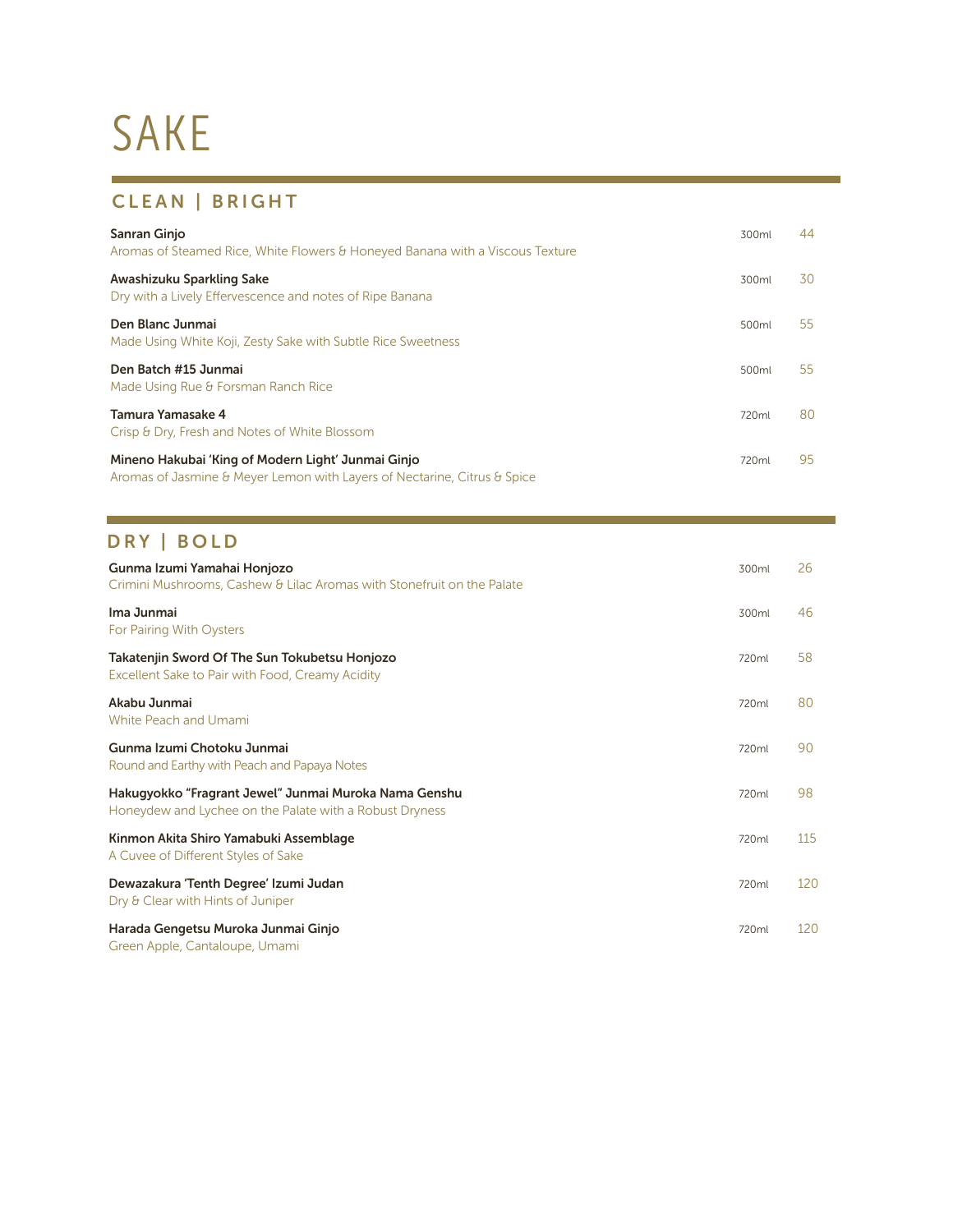## SAKE

## LIVELY | FUNKY

| Tedorigawa 'Chrysanthemum Meadow' Yamahai Daiginjo<br>Butterscotch & Mint Aromatics, Velvety Texture                  | 300ml | 48  |
|-----------------------------------------------------------------------------------------------------------------------|-------|-----|
| Takachiyo 59 Chapter 1 Junmai Ginjo Nama<br>100% Ipponjime Sake Rice                                                  | 500ml | 94  |
| Takachiyo 59 Chapter 2 Junmai Ginjo Nama<br>100% Aiyama Sake Rice                                                     | 500ml | 94  |
| Takachiyo 59 Chapter 4 Junmai Ginjo Nama<br>100% Hanafubuki Rice                                                      | 500ml | 94  |
| Kagatsura Umeshu<br>Plum Sake. Tart, Floral                                                                           | 720ml | 75  |
| U 'U-Nique' Yoshidagura<br><b>Tingly Pink Grapefruit, Velvety Texture</b>                                             | 720ml | 80  |
| <b>Hojun Yuzu</b><br>Bright, Tart, Juicy                                                                              | 720ml | 80  |
| Dewazakura Dewasansan Namagenshu Junmai Ginjo<br>Ume & Anise Aromatics with Fresh Fruit Upfront & Umami on the Finish | 720ml | 96  |
| Benten Gokujo Junmai Daiginjo Genshu<br>An Unusual Daiginjo with Notes of Lychee Gummies, Peach & Straw Tatami Mat    | 720ml | 270 |
| <b>SOFT   DELICATE</b>                                                                                                |       |     |
| Sakamai Kikusui Genshu Junmai Daiginjo<br>Fresh Cut Apples & Melon                                                    | 720ml | 100 |
| Jozen Mizuno Gotoshi 'Indigo' Junmai Daiginjo<br>Subtle Aromas of Peach, Melon and Pear with Notes of Lily            | 720ml | 122 |

Isojiman 'Pride of the SeaShore' Junmai Daigingo 720ml 160 Strawberry Blossom, Anisette and Asian Pear

Tsuji Zenbei Junmai Daigingo 720ml 180 Soft Aromas of Tea and Ginger. Pear and Nectarines on the Palette Sawahime Shimotsuke Junmai Daigingo **720ml 180** Bright Peach, Minerality, Notes of Vanilla

### **CLOUDY**

| Kamoizumi "Summer Snow" Nigori Ginjo Nama<br>Luscious Sake with Notes of Melon & Cotton Candy | 500 <sub>ml</sub> | hh |
|-----------------------------------------------------------------------------------------------|-------------------|----|
| Rihaku Dreamy Clouds Tokubetsu Nigori Junmai Ginjo<br>Earthy, Creamy, Subtle Sweetness        | 720ml             | 78 |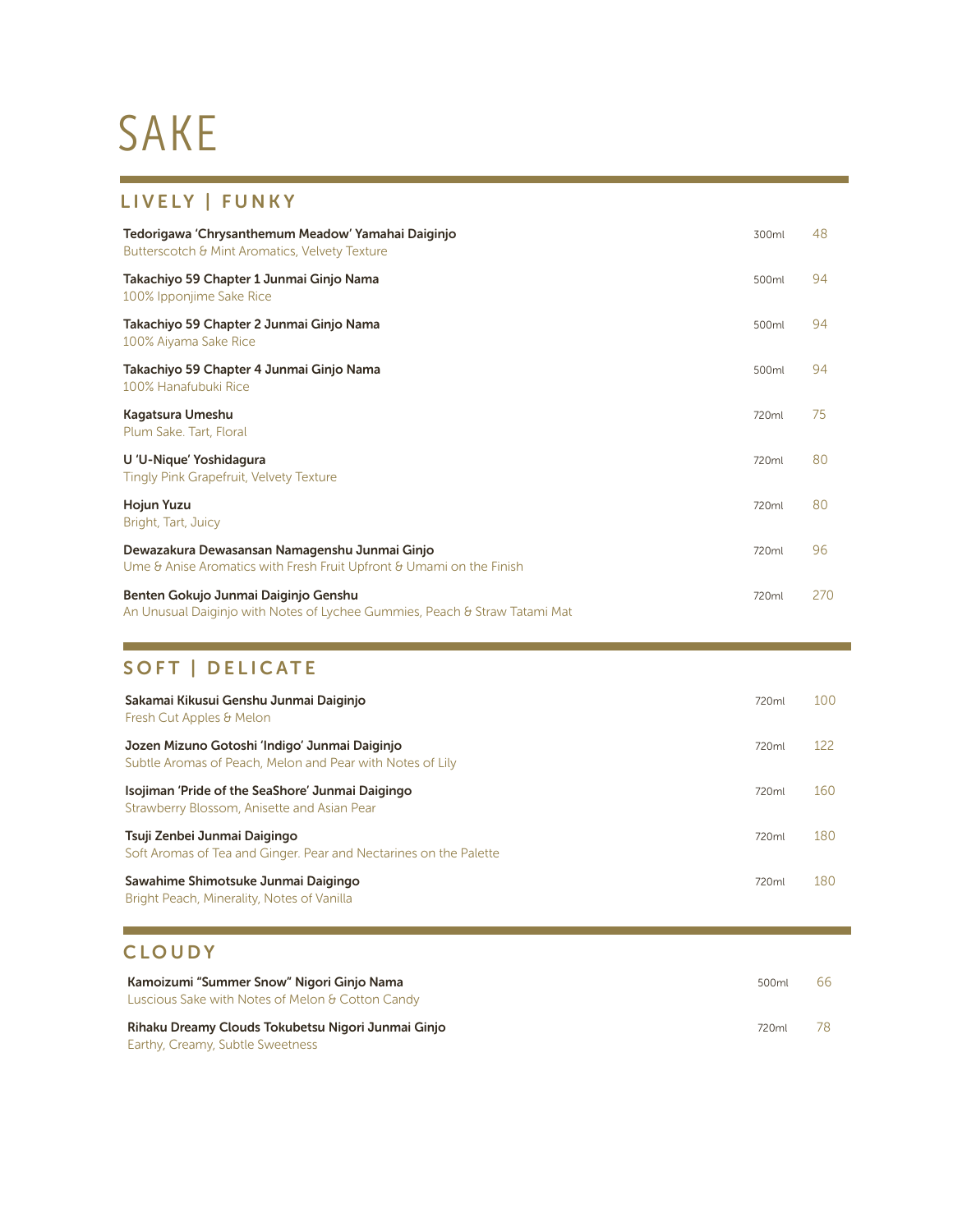## JAPANESE WHISKY

### WHISKY SELECTION

| Akashi Grain                                       | Yellow Apple, Asian Pear, Angelica Fruits, Sea Salt           | 10  |
|----------------------------------------------------|---------------------------------------------------------------|-----|
| Akashi Sake Cask                                   | Orange, Chocolate Covered Banana, Black Tea, Leather          | 26  |
| Akashi Sherry Cask                                 | Ocean Air, Pedro Ximenez Sherry, Black Cherry                 | 65  |
| Akashi Ume Cask                                    | Smoke & Peat, Cotton Candy, Anise, Plum                       | 34  |
| Fukano Sherry Cask 16 Year                         | Dried Fruits, Pipe Tobacco, Spice, Oolong Tea                 | 42  |
| Fukano Vault 1                                     | Almond, Straw, Herbaceous                                     | 18  |
| Fuyu Mizunara Small Batch                          | Banana, Caramel, Date, Spice                                  | 16  |
| Hakushu Single Malt 12 Year                        | Almonds, Barrel Char, Forest, Smoke, Herbs                    | 25  |
| Hakushu Single Malt 18 Year                        | Ripe Pear, Dried Mint, Oregano, Jasmine, Mango, Menthol Smoke | 55  |
| Hibiki 17 Year                                     | Honey, Citrus, Light Smoke, Cacoa                             | 75  |
| Hibiki 21 Year                                     | Oak, Dark Cherry, Pears, Toffee, Sherry Spice                 | 135 |
| Hibiki Harmony                                     | Orange, Apricot, Black Pepper, Cinnamon                       | 18  |
| Ichiro's Chichibu 'Year of the Mouse' Cask #2134   | Vanilla, Apricot, Spice                                       | 85  |
| Ichiro's Malt & Grain                              | Meyer Lemon, Lemon Pepper, Mint, Bitter Grapefruit, Dry       | 22  |
| Ichiro's Malt & Grain Limited Edition              | Vanilla, Toffee, Kiwi, Honey, Pink Peppercorn                 | 40  |
| Ichiro's Malt On The Way Single Malt               | Pear, Peach, Wood Spices, Pepper                              | 48  |
| Ichiro's Malt U.S. Edition 2020 Peated Single Malt | Pear, Malt, Popcorn, Tropical Fruit, Pepper                   | 64  |
| Ichiro's Malt U.S. Edition 2021 Single Malt        | Pineapple, Guava, Black Pepper, Ginger                        | 66  |
| Iwai                                               | Pear, Quince, Red Fruit, Vanilla                              | 9   |
| Iwai Sakura Cask                                   | Honey, Toffee, Dark Cherry                                    | 16  |
| Iwai 45                                            | Fresh Apple, Nougat, Water Chestnuts                          | 10  |
| Iwai Tradition                                     | Cherry, Honey, Toffee, Ginger, Spice                          | 14  |
| Iwai Tradition Chestnut Cask                       | Brown Sugar, Maple, Cacao                                     | 17  |
| Iwai Tradition Napa Wine Cask                      | Brown Butter Biscuits, Baked Apples, Nutmeg                   | 17  |
| Kaiyo Mizunara                                     | Spice, Apple, Smoke                                           | 15  |
| Kaiyo The Peated                                   | Pepper, Orange, Oolong, Coconut Macaroon                      | 25  |
| Kaiyo The Single 7 Year                            | Apple, Coconut, Marzipan, Vanilla                             | 12  |
| Kikori Rice                                        | Sandalwood, Orange Blossom, Botan Rice Candy                  | 11  |
| Komagatake Rindo Single Malt                       | Umami, Bonito, Honey, Citrus Blossom, Cinnamon                | 42  |
| Komagatake Sherry & White Oak Single Malt Cask     | Cinnamon, Raisins, Peach, Almond, Dark Chocolate              | 60  |
| Komagatake Single Malt Limited Edition 2019        | Sweet Orange, Apricot, Gentle Vanilla, Melon, Soft Oak        | 54  |
| Komagatake Single Malt Limited Edition 2020        | Mixed Fruits, Vanilla, Sweet Honey                            | 54  |
| Komagatake Single Malt Limited Edition 2021        | Prunes, Honey, Vanilla, Cocoa, Persimmion                     | 42  |
| Komagatake Tsunuki Aging Single Malt 2019          | Toasted Almond, Sweet Apples, Vanilla, Whipped Cream          | 36  |
| Komagatake Yakushima Aging Single Malt 2020        | Tropical Fruit, Toasted Peanut, Malt, Pepper                  | 74  |
| Kurayoshi 12 Year                                  | Almond, Malt, Vanilla, Dried Fruit, Smoke                     | 23  |
| Kurayoshi Sherry Cask 8 Year                       | Pears, Biscuits, Cookies                                      | 24  |
| Kurayoshi Sherry Cask                              | Peanut Brittle, Lemon Peel, Bitter Cocoa                      | 15  |
| Mars Asagi Madara Malt & Grain 8 Year              | Shinshu Forest & Wildflowers                                  | 25  |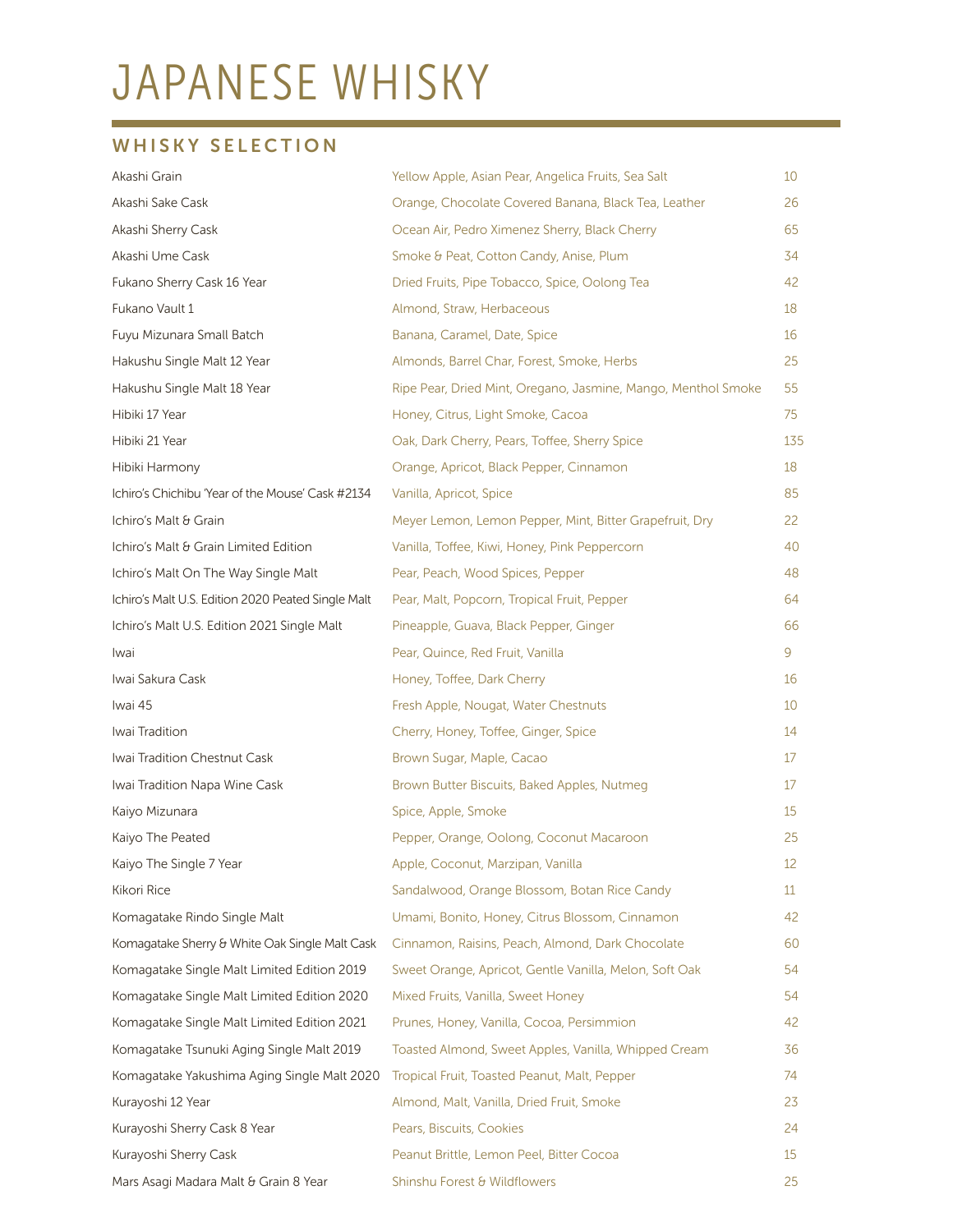## **JAPANESE WHISKY CONTINUED**

#### WHISKY SELECTION

| Mars The Lucky Cat 'Choco'                      | Toasted Grains, Red Berry, Cocoa                            | 29              |
|-------------------------------------------------|-------------------------------------------------------------|-----------------|
| Mars The Lucky Cat 'Hana'                       | Oloroso Sherry, Red Fruit, Baking Spice, Brown Sugar        | 26              |
| Mars Tsunuki Peated Single Malt                 | Honeyed Malt, Spice, Smoke, Hints of Tropical Fruit         | 55              |
| Mars Tsunuki The First Single Malt              | Tart Peach, Mango, Pineapple, Rice Pudding                  | 57              |
| Matsui Mizunara Single Malt                     | Straw, Honeydew Rind, White Pepper                          | 23              |
| Matsui Peated Single Malt                       | Apple, Pear, Quince, Peat Smoke                             | 23              |
| Matsui Sakura Cask                              | Almond, Cherry Blossom, Orange, Spice                       | 23              |
| Matsui The San-In Blended                       | Melon, Pear, Ginger, Hint of Vanillla                       | 10              |
| Nikka Coffey Grain                              | Cinnamon, Orange, Coconut, Mango, Papaya                    | 20              |
| Nikka Coffey Malt                               | Fruity, Rich, Clove, Cinnamon, Soft Smoke                   | 22              |
| Nikka Days Blended                              | Vanilla, Toffee, Floral, Slight Peat                        | 11              |
| Nikka From The Barrel                           | Clove, Cinnamon, Raspberry, Walnut                          | 15              |
| Nikka Miyagikyo Apple Brandy Cask Finished 2020 | Sherry, Apple, Honey, Sage, Vanilla                         | 60              |
| Nikka Miyagikyo Single Malt                     | Light, Dried Pear, Nougat, Macadamia Nuts, Menthol          | 18              |
| Nikka Miyagikyo Single Malt 12 Year             | Dried Apple, Pear, Quince, Tobacco, Vanilla                 | 35              |
| Nikka Taketsuru Pure Malt                       | Gentle Malt, Fruit, Balanced Sherry and Smoke               | 16              |
| Nikka Taketsuru Pure Malt 17 Year               | Honey, Toffee, Candied Orange, Slow Building Peat           | 55              |
| Nikka Taketsuru Pure Malt 21 Year               | Baked Apple, Toffee, Bittersweet Chocolate, Rich, Long      | 65              |
| Nikka Yoichi Apple Brandy Cask Finished 2020    | Baked Apple, Pear, Subtle Peat                              | 60              |
| Nikka Yoichi Single Malt                        | Savory, Eucalyptus, Menthol, Honey, Camp Fire, Brine        | 19              |
| Nikka Yoichi Single Malt 15 Year                | White Peach, Pecan, Tobacco, Dark Chocolate, Menthol        | 45              |
| Ohishi Brandy Cask 10 Year                      | Sweet, Floral, Black Licorice, Clove, Brown Sugar           | 16              |
| Ohishi Acacia                                   | Toasted Vanilla, Dark Fruit and Delicate Grain              | 16              |
| Ohishi Islay Cask                               | Honey, Pear, Vanilla Taffy, Smoky Finish                    | 15              |
| Ohishi Port Cask                                | Stewed Fruit, Dark Chocolate, Spice, Red Wine               | 20              |
| Ohishi Sherry Cask                              | Vanilla, Cherry, Dried Fruit, Floral                        | 12 <sup>°</sup> |
| Ohishi Sherry Cask 8 Year                       | Rich Vanilla, Sherry, Citrus, Cocoa, Dark Fruit             | 16              |
| Ohishi Tokubetsu Reserve                        | Oloroso Sherry, Pepper, Star Anise, Fennel, Milk Chocolate  | 50              |
| Ohishi                                          | Floral, Clove, Black Licorice                               | 12              |
| <b>Suntory Toki</b>                             | White Pepper, Ginger, Mint                                  | 10              |
| Takamine Koji Fermented 8 Year                  | Mushroom, Grass, Umami, Peppercorn                          | 15              |
| Togouchi Blended                                | Butterscotch Nose, Marshmallow, Corn, Nutmeg                | 9               |
| Tottori Single Malt 23 Year                     | Spiced Fruit, Smoke, Berries, Sherry, Dark Chocolate        | 82              |
| <b>Tottori Blended</b>                          | Peach, Vanilla, Lemon Peel                                  | 10              |
| Tottori Ex- Bourbon                             | Citrus, Graham Cracker, Mandarin Orange                     | 12              |
| Yamazaki Single Malt 12 Year                    | Citrus, Tropical Fruits, Winter Spice                       | 25              |
| Yamazaki Single Malt 18 Year                    | Raisin, Apricot, Blackberry, Dark Chocolate, Mizunara Spice | 65              |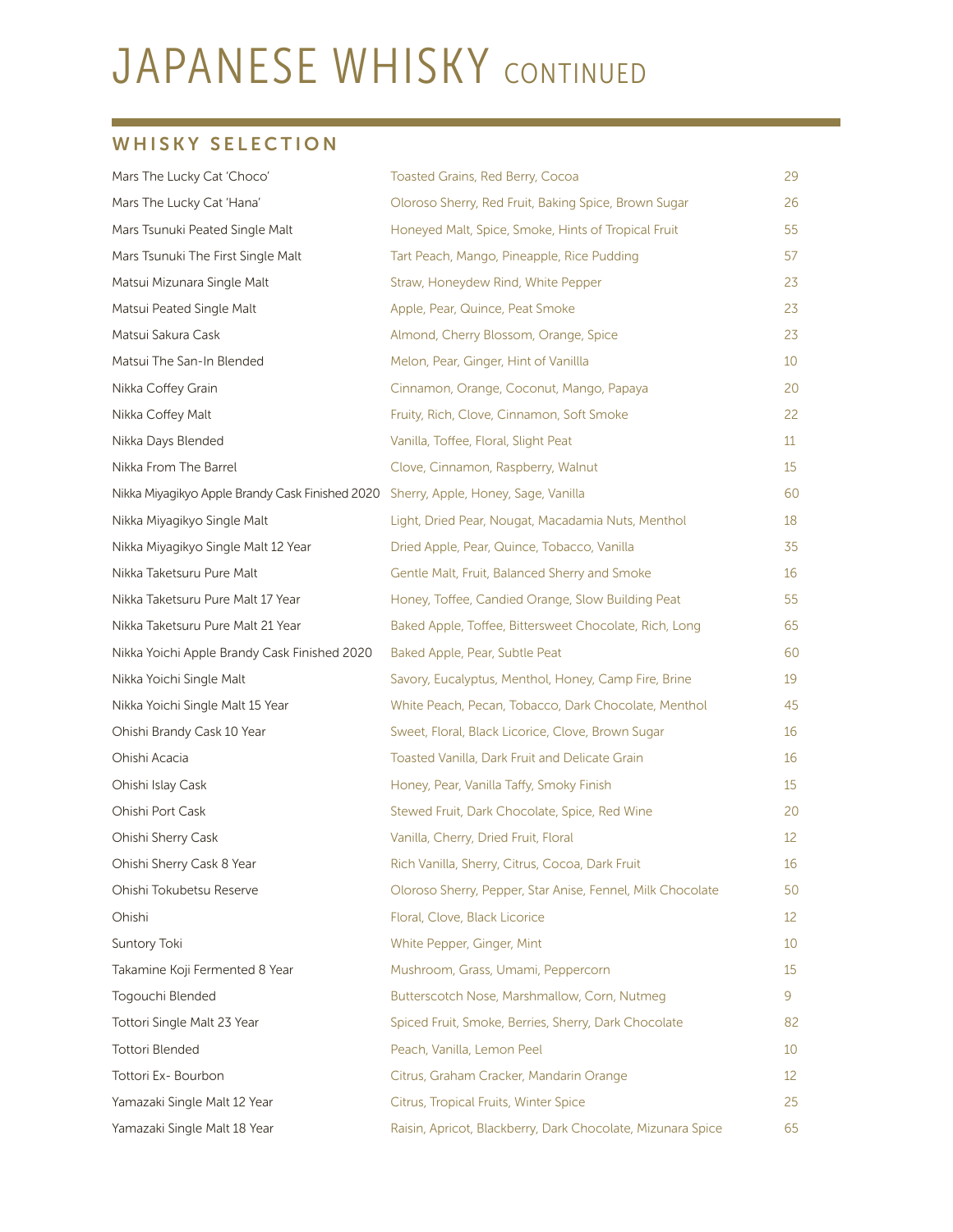# SCOTCH AND WORLD WHISKY

#### WHISKY SELECTION

| Balvenie American Oak                | <b>Single Malt Speyside</b>                    | 16              |
|--------------------------------------|------------------------------------------------|-----------------|
| Balvenie Caribbean Cask 14 Year      | <b>Single Malt Speyside</b>                    | 18              |
| Bowmore Mizunara Cask                | Single Malt Islay                              | 85              |
| Distillers Art Coal Ila 1984 32 Year | Single Malt Islay                              | 65              |
| Exclusive Malts Glen Moray 9 Year    | <b>Single Malt Speyside</b>                    | 16              |
| Glenkinchie 12 Year                  | <b>Single Malt Lowland</b>                     | 16              |
| Highland Park 12 Year                | Single Malt Orkney Island Highland             | 12 <sup>°</sup> |
| Highland Park 18 Year                | Single Malt Orkney Island Highland             | 27              |
| Jameson                              | Midleton Distillery Ireland                    | 10              |
| Johnnie Walker Blue Label            | <b>Blended Scotch Whisky</b>                   | 50              |
| Kavalan EX Bourbon Barre             | Single Malt Taiwan                             | 28              |
| Kavalan Fino Sherry Cask             | Single Malt Taiwan                             | 65              |
| Kavalan King Car Conductor           | Single Malt Taiwan                             | 24              |
| Kavalan Vinho Barrique               | Single Malt Taiwan                             | 48              |
| Laphroig 10 Year                     | Single Malt Isle of Islay                      | 15              |
| Lot No. 40                           | Hiram Walker Distillery Windsor Ontario Canada | 10              |
| Monkey Shoulder                      | <b>Blended Malt Whisky Speyside</b>            | 9               |
| Redbreast                            | Single Pot Midleton Distillery Ireland         | 12 <sup>°</sup> |
| Starward                             | Single Malt Australia                          | 12 <sup>°</sup> |
| Tamdhu Batch Strength 10 Year        | <b>Single Malt Speyside</b>                    | 15              |
| <b>Tullamore Dew</b>                 | Ireland                                        | 10              |
| Kru Infinity Bottle                  | <b>Blend of Select Whisky</b>                  | 18              |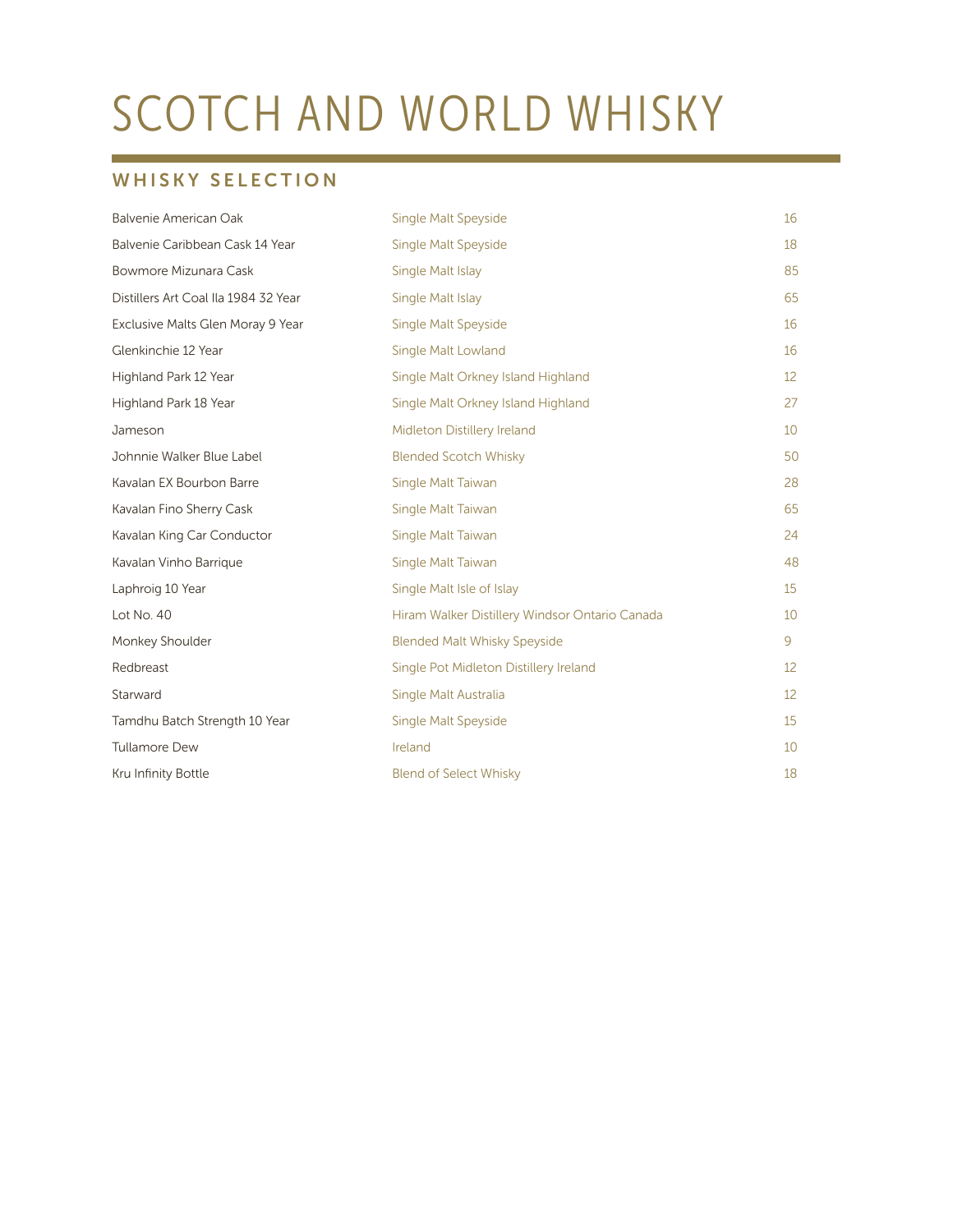# AMERICAN WHISKEY

### WHISKEY SELECTION

**Contract Contract** 

| <b>Baller</b>                            | St. George Distillery Alemda California            | 16           |
|------------------------------------------|----------------------------------------------------|--------------|
| Basil Hayden                             | James B. Beam Distillery Clermont Kentucky         | 15           |
| Bernheim Small Batch                     | Bernheim Distillery Bardstown Kentucky             | 11           |
| <b>Blantons</b>                          | <b>Buffalo Trace Distillery Frankfort Kentucky</b> | 21           |
| Copper Tongue 16 Year                    | George Dickel Distillery Tullahoma Tennessee       | 85           |
| Dickel 8 Year                            | George Dickel Distillery Tullahoma Tennessee       | 9            |
| Dickel Bottled in Bond                   | George Dickel Distillery Tullahoma Tennessee       | 11           |
| Dickel Rye                               | George Dickel Distillery Tullahoma Tennessee       | 10           |
| Eagle Rare KRU Select                    | Eagle Rare Distillery Franklin Kentucky            | 10           |
| Elijah Craig 18 Year                     | Heaven Hill Distillery Bardstown Kentucky          | 42           |
| Elijah Craig Small Batch                 | Heaven Hill Distillery Bardstown Kentucky          | 9            |
| Elijah Craig Straight Rye                | Heaven Hill Distillery Bardstown Kentucky          | $11^{\circ}$ |
| Elijah Craig Toasted Barrel              | Heaven Hill Distillery Bardstown Kentucky          | 13           |
| Few Rye KRU Select                       | Few Spirits Evanston Illinois                      | 16           |
| Frey Ranch                               | <b>Fallon Nevada</b>                               | 15           |
| Heaven Hill Bottled In Bond              | Heaven Hill Distillery Bardstown Kentucky          | 10           |
| Knob Creek                               | Knob Creek Distilling Co. Clermont Kentucky        | 9            |
| Knob Creek Rye                           | Knob Creek Distilling Co. Clermont Kentucky        | 9            |
| Legent                                   | James B. Beam Distillery Clermont KentuckyWilett   | 12           |
| Maker's Mark 46                          | Makers Mark Distillery Loretto Kentucky            | 14           |
| Maker's Mark Cask Strength               | Makers Mark Distillery Loretto Kentucky            | 16           |
| Maker's Mark KRU Select Shokunin Edition | <b>Makers Mark Distillery Loretto Kentucky</b>     | 16           |
| Old Carter Small Batch Whiskey           | Old Carter Whiskey Co. Frankfort Kentucky          | 48           |
| Old Bardstown                            | Willett Distillery Bardstown Kentucky              | 9            |
| Old Potrero 18th Century                 | Anchor Distilling Company San Francisco California | 16           |
| Rittenhouse Rye                          | Heaven Hill Distillery Bardstown Kentucky          | 9            |
| Sagamore Rye                             | Sagamore Spirit Distillery Baltimore Maryland      | 10           |
| <b>Uncle Nearest</b>                     | Lynchburg Tennessee                                | 10           |
| W L Weller Special Reserve               | <b>Buffalo Trace Distillery Frankfort Kentucky</b> | 10           |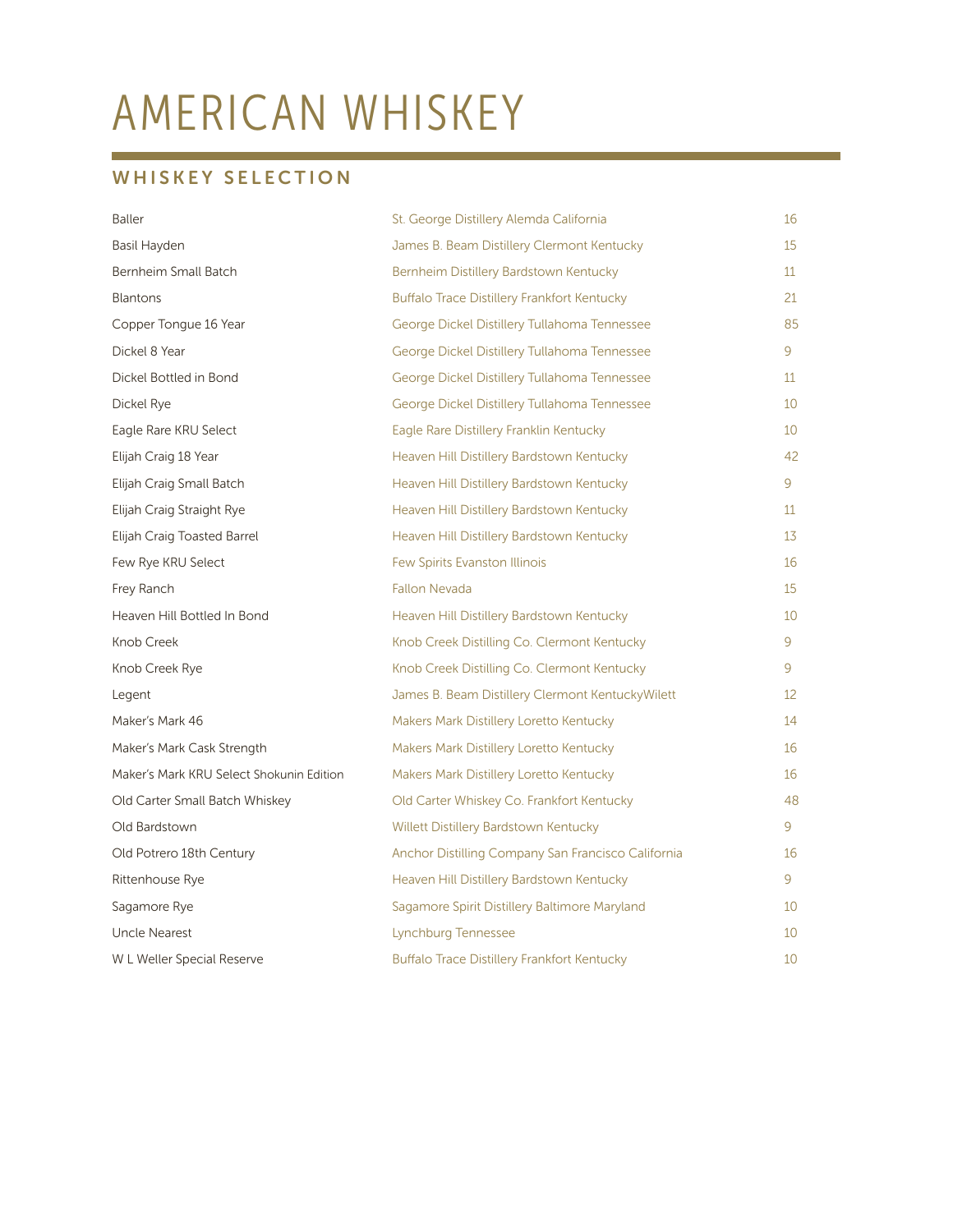# SPIRITS

#### GIN SELECTION

| Etsu Gin                   | Hokkaido Japan                                     | 10              |
|----------------------------|----------------------------------------------------|-----------------|
| Fords                      | Thames Distillery London United Kingdom            | 10              |
| <b>Hendricks</b>           | Girvan Distillery Girvan Scottland                 | 11              |
| Junipero                   | Anchor Distilling Company San Francisco California | 9               |
| Ki No Bi                   | Kyoto Distillery Fushimi District Kyoto Japan      | 14              |
| Ki No Bi Cask-Aged         | Kyoto Distillery Fushimi District Kyoto Japan      | 26              |
| Ki No Bi Green Tea Dry Gin | Kyoto Distillery Fushimi District Kyoto Japan      | 14              |
| Ki No Bi Navy Strength     | Kyoto Distillery Fushimi District Kyoto Japan      | 15              |
| Nikka Coffey Gin           | Miyagikyo Distillery Sendai Japan                  | 12 <sup>2</sup> |
| <b>Suntory Roku</b>        | Osaka Distillery Osaka Japan                       | 10              |
| Tangueray 10               | <b>Bloomsbury London</b>                           | 11              |
| Yuzu Gin                   | Kyoya Distillery Miyazaki Japan                    | 13              |
|                            |                                                    |                 |

### AGAVE SELECTION

| Banhez Cooperative San Miguel Oaxaca Mexico    | 9  |
|------------------------------------------------|----|
| Banhez Cooperative San Miguel Oaxaca Mexico    | 16 |
| Banhez Cooperative San Miguel Oaxaca Mexico    | 16 |
| Banhez Cooperative San Miguel Oaxaca Mexico    | 26 |
| La Tequilena Distillery Jaliscio Mexico        | 34 |
| La Alteña Distillery Jalisco Mexico            | 13 |
| La Alteña Distillery Jalisco Mexico            | 14 |
| La Alteña Distillery Jalisco Mexico            | 18 |
| La Fortaleza Distillery Jalisco Mexico         | 13 |
| La Fortaleza Distillery Jalisco Mexico         | 16 |
| La Fortaleza Distillery Jalisco Mexico         | 14 |
| La Fortaleza Distillery Jalisco Mexico         | 18 |
| La Fortaleza Distillery Jalisco Mexico         | 25 |
| Tlaxcala Mexico                                | 9  |
| Sierra del Tigre de Jalisco Mexico             | 25 |
| Durango Mexico                                 | 9  |
| Durango Mexico                                 | 9  |
| Fabrica La Vencedora Distillery Jalisco Mexico | 12 |
|                                                |    |

## VODKA SELECTION

| Absolut Elyx       | Elyx Distillery Ahus Sweden           |    |
|--------------------|---------------------------------------|----|
| Fujimi             | Hokkaido Japan                        | 10 |
| Ketel One          | Nolet Distillery Schiedam Netherlands |    |
| Nikka Coffey Vodka | Miyagikyo Distillery Sendai Japan     |    |
| Suntory Haku       | Osaka Distillery Osaka Japan          |    |